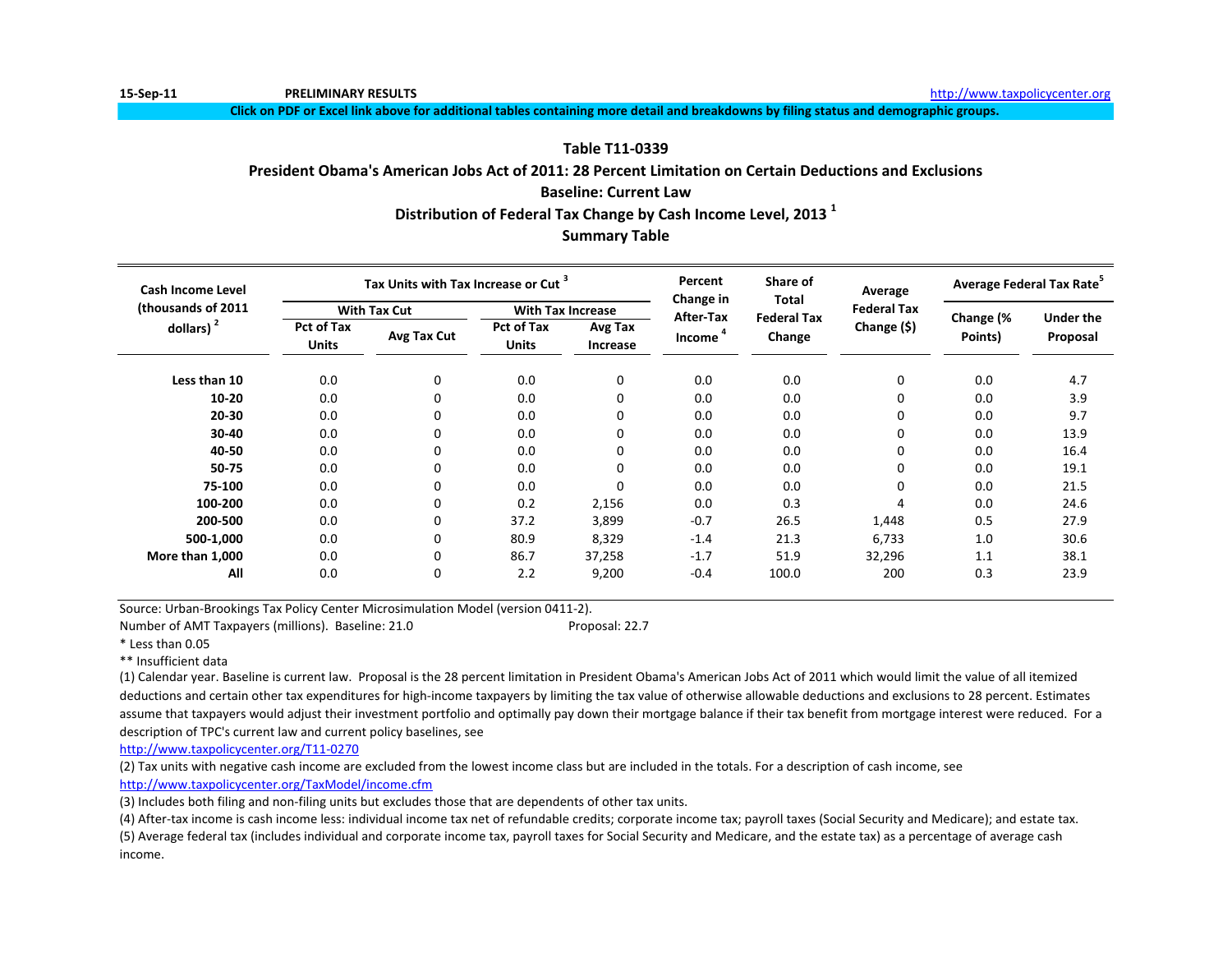| Table T11-0339                                                                                          |
|---------------------------------------------------------------------------------------------------------|
| President Obama's American Jobs Act of 2011: 28 Percent Limitation on Certain Deductions and Exclusions |
| <b>Baseline: Current Law</b>                                                                            |
| Distribution of Federal Tax Change by Cash Income Level, 2013 <sup>1</sup>                              |
| Detail Table                                                                                            |

**Table T11-0339**

| <b>Cash Income Level</b><br>(thousands of 2011<br>dollars) $2$ | Percent of Tax Units <sup>3</sup> |                             | <b>Percent Change</b>  | <b>Share of Total</b>        | <b>Average Federal Tax Change</b> |         | <b>Share of Federal Taxes</b> |                              | Average Federal Tax Rate <sup>5</sup> |                              |
|----------------------------------------------------------------|-----------------------------------|-----------------------------|------------------------|------------------------------|-----------------------------------|---------|-------------------------------|------------------------------|---------------------------------------|------------------------------|
|                                                                | <b>With Tax Cut</b>               | <b>With Tax</b><br>Increase | in After-Tax<br>Income | <b>Federal Tax</b><br>Change | <b>Dollars</b>                    | Percent | Change (%<br>Points)          | <b>Under the</b><br>Proposal | Change (%<br>Points)                  | <b>Under the</b><br>Proposal |
| Less than 10                                                   | 0.0                               | 0.0                         | 0.0                    | 0.0                          | $\Omega$                          | 0.0     | 0.0                           | 0.2                          | 0.0                                   | 4.7                          |
| 10-20                                                          | 0.0                               | 0.0                         | 0.0                    | 0.0                          |                                   | 0.0     | 0.0                           | 0.6                          | 0.0                                   | 3.9                          |
| 20-30                                                          | 0.0                               | 0.0                         | 0.0                    | 0.0                          |                                   | 0.0     | 0.0                           | 1.8                          | 0.0                                   | 9.7                          |
| 30-40                                                          | 0.0                               | 0.0                         | 0.0                    | 0.0                          |                                   | 0.0     | 0.0                           | 2.9                          | 0.0                                   | 13.9                         |
| 40-50                                                          | 0.0                               | 0.0                         | 0.0                    | 0.0                          |                                   | 0.0     | 0.0                           | 3.5                          | 0.0                                   | 16.4                         |
| 50-75                                                          | 0.0                               | 0.0                         | 0.0                    | 0.0                          |                                   | 0.0     | $-0.1$                        | 9.6                          | 0.0                                   | 19.1                         |
| 75-100                                                         | 0.0                               | 0.0                         | 0.0                    | 0.0                          | <sup>0</sup>                      | 0.0     | $-0.1$                        | 9.8                          | 0.0                                   | 21.5                         |
| 100-200                                                        | 0.0                               | 0.2                         | 0.0                    | 0.3                          |                                   | 0.0     | $-0.3$                        | 25.0                         | 0.0                                   | 24.6                         |
| 200-500                                                        | 0.0                               | 37.2                        | $-0.7$                 | 26.5                         | 1,448                             | 1.8     | 0.1                           | 17.3                         | 0.5                                   | 27.9                         |
| 500-1,000                                                      | 0.0                               | 80.9                        | $-1.4$                 | 21.3                         | 6,733                             | 3.3     | 0.2                           | 7.8                          | 1.0                                   | 30.6                         |
| More than 1,000                                                | 0.0                               | 86.7                        | $-1.7$                 | 51.9                         | 32,296                            | 2.9     | 0.4                           | 21.5                         | 1.1                                   | 38.1                         |
| All                                                            | 0.0                               | 2.2                         | $-0.4$                 | 100.0                        | 200                               | 1.2     | 0.0                           | 100.0                        | 0.3                                   | 23.9                         |

## **Baseline Distribution of Income and Federal Taxes by Cash Income Level, 2013 <sup>1</sup>**

| <b>Cash Income Level</b><br>(thousands of 2011 | Tax Units <sup>3</sup>       |                     |                      | Pre-Tax Income             |                      | <b>Federal Tax Burden</b> | After-Tax Income <sup>4</sup> | Average<br><b>Federal Tax</b> |                   |
|------------------------------------------------|------------------------------|---------------------|----------------------|----------------------------|----------------------|---------------------------|-------------------------------|-------------------------------|-------------------|
| dollars) $2$                                   | <b>Number</b><br>(thousands) | Percent of<br>Total | Average<br>(dollars) | Percent of<br><b>Total</b> | Average<br>(dollars) | Percent of<br>Total       | Average<br>(dollars)          | Percent of<br>Total           | Rate <sup>5</sup> |
| Less than 10                                   | 21,065                       | 12.7                | 5,766                | 1.0                        | 272                  | 0.2                       | 5,493                         | 1.3                           | 4.7               |
| 10-20                                          | 27,359                       | 16.5                | 15,205               | 3.5                        | 589                  | 0.6                       | 14,616                        | 4.4                           | 3.9               |
| 20-30                                          | 20,377                       | 12.3                | 25,480               | 4.3                        | 2,466                | 1.8                       | 23,015                        | 5.1                           | 9.7               |
| 30-40                                          | 16,959                       | 10.2                | 35,896               | 5.1                        | 4,988                | 3.0                       | 30,908                        | 5.7                           | 13.9              |
| 40-50                                          | 13,305                       | 8.0                 | 46,141               | 5.1                        | 7,566                | 3.5                       | 38,575                        | 5.6                           | 16.4              |
| 50-75                                          | 22,765                       | 13.7                | 63,142               | 11.9                       | 12,061               | 9.7                       | 51,081                        | 12.7                          | 19.1              |
| 75-100                                         | 14,636                       | 8.8                 | 89,268               | 10.9                       | 19,150               | 9.9                       | 70,119                        | 11.2                          | 21.5              |
| 100-200                                        | 20,881                       | 12.6                | 139,817              | 24.3                       | 34,450               | 25.3                      | 105,367                       | 23.9                          | 24.6              |
| 200-500                                        | 6.084                        | 3.7                 | 292.655              | 14.8                       | 80.279               | 17.2                      | 212,377                       | 14.1                          | 27.4              |
| 500-1.000                                      | 1.051                        | 0.6                 | 696.116              | 6.1                        | 206,531              | 7.6                       | 489,585                       | 5.6                           | 29.7              |
| More than 1.000                                | 534                          | 0.3                 | 3,032,367            | 13.5                       | 1,123,823            | 21.1                      | 1,908,544                     | 11.1                          | 37.1              |
| All                                            | 166,272                      | 100.0               | 72,381               | 100.0                      | 17,091               | 100.0                     | 55,290                        | 100.0                         | 23.6              |

Source: Urban-Brookings Tax Policy Center Microsimulation Model (version 0411-2).

Number of AMT Taxpayers (millions). Baseline: 21.0

(1) Calendar year. Baseline is current law. Proposal is the 28 percent limitation in President Obama's American Jobs Act of 2011 which would limit the value of all itemized deductions and certain other tax expenditures for high-income taxpayers by limiting the tax value of otherwise allowable deductions and exclusions to 28 percent. Estimates assume that taxpayers would adjust their investment portfolio and optimally pay down their mortgage balance if their tax benefit from mortgage interest were reduced. For a description of TPC's current law and current policy baselines, see [http://www.taxpolicycente](http://www.taxpolicycenter.org/T11-0270)r.org/T11-0270

(2) Tax units with negative cash income are excluded from the lowest income class but are included in the totals. For a description of cash income, see

[http://www.taxpolicycente](http://www.taxpolicycenter.org/TaxModel/income.cfm)r.org/TaxModel/income.cfm (3) Includes both filing and non-filing units but excludes those that are dependents of other tax units.

(4) After-tax income is cash income less: individual income tax net of refundable credits; corporate income tax; payroll taxes (Social Security and Medicare); and estate tax.

<sup>\*</sup> Less than 0.05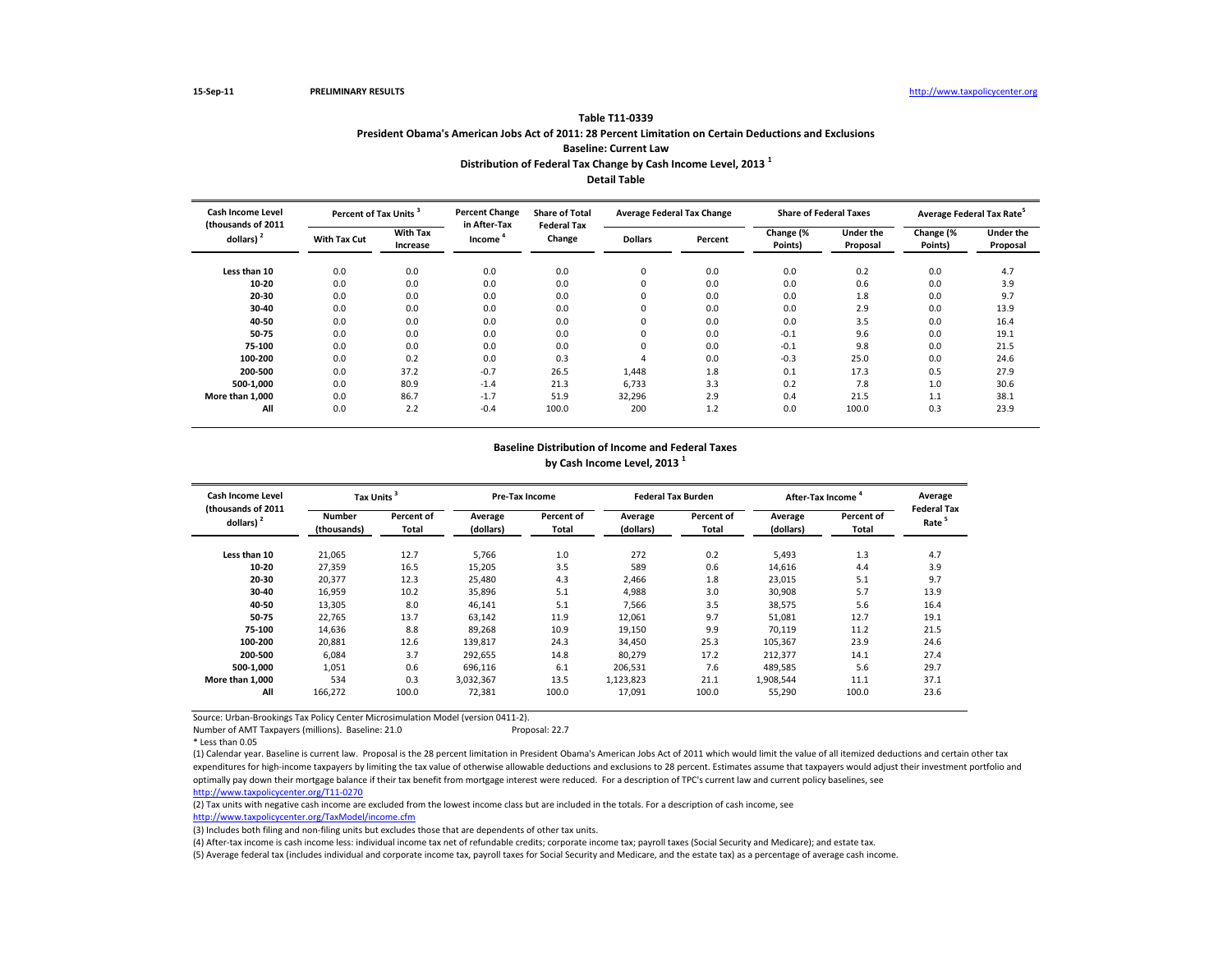| 18VIE 111-0337                                                                                          |
|---------------------------------------------------------------------------------------------------------|
| President Obama's American Jobs Act of 2011: 28 Percent Limitation on Certain Deductions and Exclusions |
| <b>Baseline: Current Law</b>                                                                            |
| Distribution of Federal Tax Change by Cash Income Level, 2013 <sup>1</sup>                              |

**Table T11-0339**

**Detail Table - Single Tax Units**

| <b>Cash Income Level</b><br>(thousands of 2011<br>dollars) $2$ | Percent of Tax Units <sup>3</sup> |                             | <b>Percent Change</b><br>in After-Tax | <b>Share of Total</b><br><b>Federal Tax</b> | <b>Average Federal Tax Change</b> |         | <b>Share of Federal Taxes</b> |                              | Average Federal Tax Rate <sup>5</sup> |                              |
|----------------------------------------------------------------|-----------------------------------|-----------------------------|---------------------------------------|---------------------------------------------|-----------------------------------|---------|-------------------------------|------------------------------|---------------------------------------|------------------------------|
|                                                                | <b>With Tax Cut</b>               | <b>With Tax</b><br>Increase | Income                                | Change                                      | <b>Dollars</b>                    | Percent | Change (%<br>Points)          | <b>Under the</b><br>Proposal | Change (%<br>Points)                  | <b>Under the</b><br>Proposal |
| Less than 10                                                   | 0.0                               | 0.0                         | 0.0                                   | 0.0                                         | 0                                 | 0.0     | 0.0                           | 1.0                          | 0.0                                   | 7.1                          |
| 10-20                                                          | 0.0                               | 0.0                         | 0.0                                   | 0.0                                         | 0                                 | 0.0     | 0.0                           | 2.7                          | 0.0                                   | 6.6                          |
| 20-30                                                          | 0.0                               | 0.0                         | 0.0                                   | 0.0                                         | 0                                 | 0.0     | 0.0                           | 5.6                          | 0.0                                   | 12.6                         |
| 30-40                                                          | 0.0                               | 0.0                         | 0.0                                   | 0.0                                         | 0                                 | 0.0     | $-0.1$                        | 7.5                          | 0.0                                   | 16.1                         |
| 40-50                                                          | 0.0                               | 0.0                         | 0.0                                   | 0.0                                         | 0                                 | 0.0     | $-0.1$                        | 7.8                          | 0.0                                   | 19.9                         |
| 50-75                                                          | 0.0                               | 0.0                         | 0.0                                   | 0.0                                         | 0                                 | 0.0     | $-0.1$                        | 17.5                         | 0.0                                   | 22.7                         |
| 75-100                                                         | 0.0                               | 0.0                         | 0.0                                   | 0.0                                         | 0                                 | 0.0     | $-0.1$                        | 11.6                         | 0.0                                   | 25.8                         |
| 100-200                                                        | 0.0                               | $\frac{1}{2}$               | 0.0                                   | 0.0                                         | $\Omega$                          | 0.0     | $-0.1$                        | 17.8                         | 0.0                                   | 27.3                         |
| 200-500                                                        | 0.0                               | 56.3                        | $-0.7$                                | 24.9                                        | 1,518                             | 1.7     | 0.1                           | 10.4                         | 0.5                                   | 30.8                         |
| 500-1.000                                                      | 0.0                               | 78.5                        | $-1.6$                                | 19.4                                        | 7,177                             | 3.0     | 0.1                           | 4.6                          | 1.0                                   | 35.4                         |
| More than 1.000                                                | 0.0                               | 82.2                        | $-2.1$                                | 55.7                                        | 36,705                            | 3.0     | 0.3                           | 13.3                         | 1.2                                   | 42.8                         |
| All                                                            | 0.0                               | 0.8                         | $-0.2$                                | 100.0                                       | 60                                | 0.7     | 0.0                           | 100.0                        | 0.2                                   | 22.3                         |

#### **Baseline Distribution of Income and Federal Taxes by Cash Income Level, 2013 <sup>1</sup>**

| <b>Cash Income Level</b><br>(thousands of 2011<br>dollars) $2$ | Tax Units <sup>3</sup> |                     |                      | Pre-Tax Income      |                      | <b>Federal Tax Burden</b> | After-Tax Income     | Average             |                            |
|----------------------------------------------------------------|------------------------|---------------------|----------------------|---------------------|----------------------|---------------------------|----------------------|---------------------|----------------------------|
|                                                                | Number<br>(thousands)  | Percent of<br>Total | Average<br>(dollars) | Percent of<br>Total | Average<br>(dollars) | Percent of<br>Total       | Average<br>(dollars) | Percent of<br>Total | <b>Federal Tax</b><br>Rate |
| Less than 10                                                   | 16,722                 | 20.7                | 5,678                | 3.0                 | 402                  | 1.0                       | 5,276                | 3.6                 | 7.1                        |
| 10-20                                                          | 19,121                 | 23.7                | 15,084               | 9.2                 | 993                  | 2.7                       | 14,090               | 11.0                | 6.6                        |
| 20-30                                                          | 12,334                 | 15.3                | 25,339               | 9.9                 | 3,188                | 5.7                       | 22,151               | 11.2                | 12.6                       |
| 30-40                                                          | 9,158                  | 11.4                | 35,802               | 10.4                | 5,751                | 7.6                       | 30,051               | 11.2                | 16.1                       |
| 40-50                                                          | 5,981                  | 7.4                 | 45,980               | 8.7                 | 9,164                | 7.9                       | 36,816               | 9.0                 | 19.9                       |
| 50-75                                                          | 8,668                  | 10.8                | 62,437               | 17.2                | 14,174               | 17.6                      | 48,263               | 17.1                | 22.7                       |
| 75-100                                                         | 3,570                  | 4.4                 | 88.424               | 10.0                | 22,778               | 11.7                      | 65,646               | 9.6                 | 25.8                       |
| 100-200                                                        | 3,358                  | 4.2                 | 136,678              | 14.6                | 37,252               | 18.0                      | 99,426               | 13.6                | 27.3                       |
| 200-500                                                        | 794                    | 1.0                 | 298,894              | 7.5                 | 90,423               | 10.3                      | 208,471              | 6.8                 | 30.3                       |
| 500-1,000                                                      | 131                    | 0.2                 | 696,170              | 2.9                 | 239,164              | 4.5                       | 457,007              | 2.5                 | 34.4                       |
| More than 1.000                                                | 74                     | 0.1                 | 2,952,272            | 6.9                 | 1,226,221            | 13.0                      | 1,726,051            | 5.2                 | 41.5                       |
| All                                                            | 80,622                 | 100.0               | 39,043               | 100.0               | 8,637                | 100.0                     | 30,407               | 100.0               | 22.1                       |

Source: Urban-Brookings Tax Policy Center Microsimulation Model (version 0411-2).

\* Less than 0.05

(1) Calendar year. Baseline is current law. Proposal is the 28 percent limitation in President Obama's American Jobs Act of 2011 which would limit the value of all itemized deductions and certain other tax expenditures for high-income taxpayers by limiting the tax value of otherwise allowable deductions and exclusions to 28 percent. Estimates assume that taxpayers would adjust their investment portfolio and optimally pay down their mortgage balance if their tax benefit from mortgage interest were reduced. For a description of TPC's current law and current policy baselines, see [http://www.taxpolicycente](http://www.taxpolicycenter.org/T11-0270)r.org/T11-0270

(2) Tax units with negative cash income are excluded from the lowest income class but are included in the totals. For a description of cash income, see

[http://www.taxpolicycente](http://www.taxpolicycenter.org/TaxModel/income.cfm)r.org/TaxModel/income.cfm

(3) Includes both filing and non-filing units but excludes those that are dependents of other tax units.

(4) After-tax income is cash income less: individual income tax net of refundable credits; corporate income tax; payroll taxes (Social Security and Medicare); and estate tax.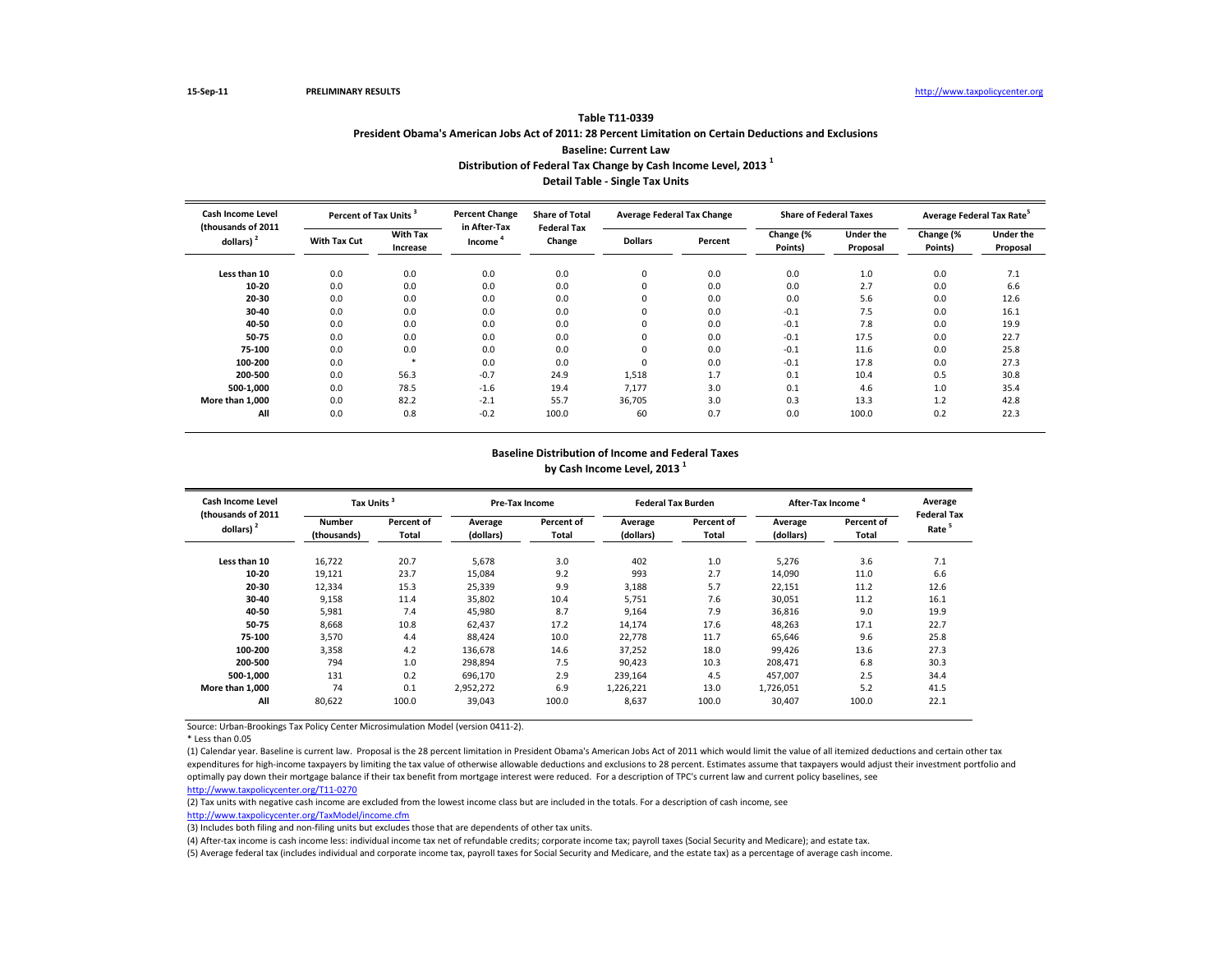| Table T11-0339                                                                                          |
|---------------------------------------------------------------------------------------------------------|
| President Obama's American Jobs Act of 2011: 28 Percent Limitation on Certain Deductions and Exclusions |
| <b>Baseline: Current Law</b>                                                                            |
| Distribution of Federal Tax Change by Cash Income Level. 2013 <sup>1</sup>                              |

**Detail Table - Married Tax Units Filing Jointly**

| Cash Income Level<br>(thousands of 2011<br>dollars) $2$ | Percent of Tax Units |                             | <b>Percent Change</b><br>in After-Tax | <b>Share of Total</b>        | <b>Average Federal Tax Change</b> |         | <b>Share of Federal Taxes</b> |                              | Average Federal Tax Rate <sup>5</sup> |                              |
|---------------------------------------------------------|----------------------|-----------------------------|---------------------------------------|------------------------------|-----------------------------------|---------|-------------------------------|------------------------------|---------------------------------------|------------------------------|
|                                                         | <b>With Tax Cut</b>  | <b>With Tax</b><br>Increase | Income                                | <b>Federal Tax</b><br>Change | <b>Dollars</b>                    | Percent | Change (%<br>Points)          | <b>Under the</b><br>Proposal | Change (%<br>Points)                  | <b>Under the</b><br>Proposal |
| Less than 10                                            | 0.0                  | 0.0                         | 0.0                                   | 0.0                          | 0                                 | 0.0     | 0.0                           | 0.0                          | 0.0                                   | 3.0                          |
| 10-20                                                   | 0.0                  | 0.0                         | 0.0                                   | 0.0                          | 0                                 | 0.0     | 0.0                           | 0.0                          | 0.0                                   | 1.4                          |
| 20-30                                                   | 0.0                  | 0.0                         | 0.0                                   | 0.0                          | 0                                 | 0.0     | 0.0                           | 0.2                          | 0.0                                   | 6.0                          |
| 30-40                                                   | 0.0                  | 0.0                         | 0.0                                   | 0.0                          | $\Omega$                          | 0.0     | 0.0                           | 0.7                          | 0.0                                   | 10.0                         |
| 40-50                                                   | 0.0                  | 0.0                         | 0.0                                   | 0.0                          | $\Omega$                          | 0.0     | 0.0                           | 1.2                          | 0.0                                   | 11.5                         |
| 50-75                                                   | 0.0                  | 0.0                         | 0.0                                   | 0.0                          | $\Omega$                          | 0.0     | $-0.1$                        | 5.3                          | 0.0                                   | 15.8                         |
| 75-100                                                  | 0.0                  | 0.0                         | 0.0                                   | 0.0                          | $\Omega$                          | 0.0     | $-0.1$                        | 8.5                          | 0.0                                   | 19.6                         |
| 100-200                                                 | 0.0                  | 0.0                         | 0.0                                   | 0.0                          | $\Omega$                          | 0.0     | $-0.4$                        | 28.5                         | 0.0                                   | 24.1                         |
| 200-500                                                 | 0.0                  | 33.6                        | $-0.7$                                | 27.2                         | 1,432                             | 1.8     | 0.1                           | 20.9                         | 0.5                                   | 27.5                         |
| 500-1.000                                               | 0.0                  | 81.3                        | $-1.4$                                | 22.1                         | 6,703                             | 3.3     | 0.2                           | 9.4                          | 1.0                                   | 29.9                         |
| More than 1,000                                         | 0.0                  | 87.4                        | $-1.6$                                | 50.7                         | 30,932                            | 2.9     | 0.4                           | 25.1                         | 1.0                                   | 37.3                         |
| All                                                     | 0.0                  | 4.9                         | $-0.5$                                | 100.0                        | 464                               | 1.4     | 0.0                           | 100.0                        | 0.4                                   | 25.5                         |

#### **Baseline Distribution of Income and Federal Taxes by Cash Income Level, 2013 <sup>1</sup>**

| <b>Cash Income Level</b><br>(thousands of 2011<br>dollars) $2$ | Tax Units <sup>3</sup>       |                     |                      | Pre-Tax Income             |                      | <b>Federal Tax Burden</b> | After-Tax Income     | Average             |                                         |
|----------------------------------------------------------------|------------------------------|---------------------|----------------------|----------------------------|----------------------|---------------------------|----------------------|---------------------|-----------------------------------------|
|                                                                | <b>Number</b><br>(thousands) | Percent of<br>Total | Average<br>(dollars) | Percent of<br><b>Total</b> | Average<br>(dollars) | Percent of<br>Total       | Average<br>(dollars) | Percent of<br>Total | <b>Federal Tax</b><br>Rate <sup>5</sup> |
| Less than 10                                                   | 1,291                        | 2.2                 | 5,093                | 0.1                        | 153                  | 0.0                       | 4,940                | 0.1                 | 3.0                                     |
| 10-20                                                          | 2,559                        | 4.4                 | 15,850               | 0.5                        | 215                  | 0.0                       | 15,635               | 0.7                 | 1.4                                     |
| 20-30                                                          | 2,875                        | 5.0                 | 25,634               | 1.0                        | 1,541                | 0.2                       | 24,093               | 1.2                 | 6.0                                     |
| 30-40                                                          | 3,624                        | 6.3                 | 36,207               | 1.7                        | 3,625                | 0.7                       | 32,582               | 2.1                 | 10.0                                    |
| 40-50                                                          | 4.468                        | 7.7                 | 46,489               | 2.7                        | 5,342                | 1.2                       | 41,148               | 3.2                 | 11.5                                    |
| 50-75                                                          | 10,281                       | 17.8                | 63,998               | 8.6                        | 10,088               | 5.4                       | 53,910               | 9.6                 | 15.8                                    |
| 75-100                                                         | 9.429                        | 16.3                | 89.794               | 11.0                       | 17,579               | 8.6                       | 72,215               | 11.9                | 19.6                                    |
| 100-200                                                        | 16,457                       | 28.5                | 140,888              | 30.2                       | 33,901               | 28.9                      | 106,987              | 30.6                | 24.1                                    |
| 200-500                                                        | 5,091                        | 8.8                 | 291,809              | 19.4                       | 78,740               | 20.8                      | 213,069              | 18.9                | 27.0                                    |
| 500-1,000                                                      | 885                          | 1.5                 | 696,396              | 8.0                        | 201,725              | 9.3                       | 494,671              | 7.6                 | 29.0                                    |
| More than 1.000                                                | 440                          | 0.8                 | 2,988,320            | 17.1                       | 1,083,481            | 24.7                      | 1,904,839            | 14.6                | 36.3                                    |
| All                                                            | 57,802                       | 100.0               | 132,789              | 100.0                      | 33,359               | 100.0                     | 99,430               | 100.0               | 25.1                                    |

Source: Urban-Brookings Tax Policy Center Microsimulation Model (version 0411-2).

\* Less than 0.05

(1) Calendar year. Baseline is current law. Proposal is the 28 percent limitation in President Obama's American Jobs Act of 2011 which would limit the value of all itemized deductions and certain other tax expenditures for high-income taxpayers by limiting the tax value of otherwise allowable deductions and exclusions to 28 percent. Estimates assume that taxpayers would adjust their investment portfolio and optimally pay down their mortgage balance if their tax benefit from mortgage interest were reduced. For a description of TPC's current law and current policy baselines, see [http://www.taxpolicycente](http://www.taxpolicycenter.org/T11-0270)r.org/T11-0270

(2) Tax units with negative cash income are excluded from the lowest income class but are included in the totals. For a description of cash income, see

[http://www.taxpolicycente](http://www.taxpolicycenter.org/TaxModel/income.cfm)r.org/TaxModel/income.cfm

(3) Includes both filing and non-filing units but excludes those that are dependents of other tax units.

(4) After-tax income is cash income less: individual income tax net of refundable credits; corporate income tax; payroll taxes (Social Security and Medicare); and estate tax.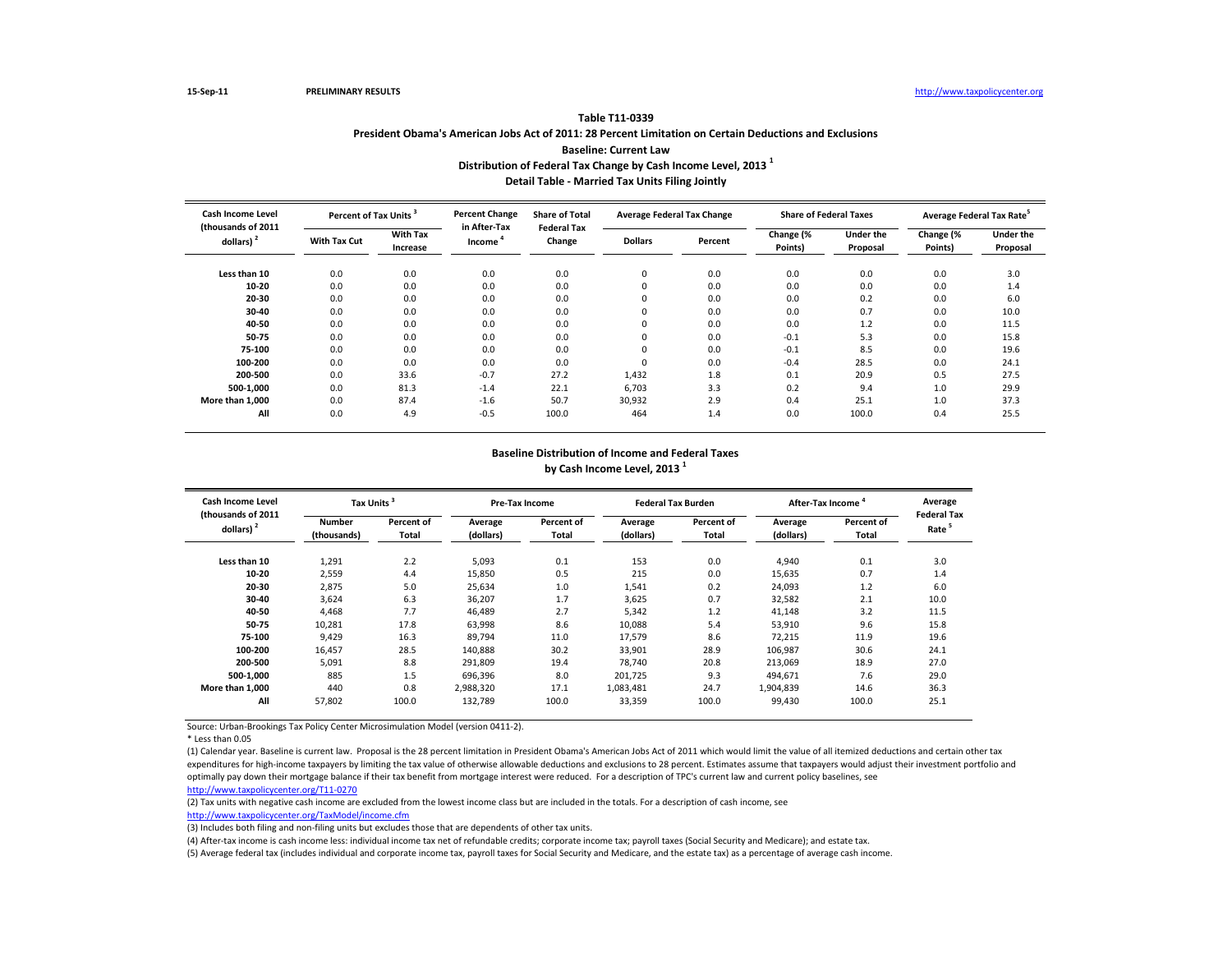| 14012 111-0339                                                                                          |
|---------------------------------------------------------------------------------------------------------|
| President Obama's American Jobs Act of 2011: 28 Percent Limitation on Certain Deductions and Exclusions |
| <b>Baseline: Current Law</b>                                                                            |
| Distribution of Federal Tax Change by Cash Income Level. 2013 <sup>1</sup>                              |

**Table T11-0339**

**Detail Table - Head of Household Tax Units**

| <b>Cash Income Level</b><br>(thousands of 2011<br>dollars) <sup>2</sup> | Percent of Tax Units <sup>3</sup> |                             | <b>Percent Change</b>  | <b>Share of Total</b>        | <b>Average Federal Tax Change</b> |         | <b>Share of Federal Taxes</b> |                              | Average Federal Tax Rate <sup>5</sup> |                              |
|-------------------------------------------------------------------------|-----------------------------------|-----------------------------|------------------------|------------------------------|-----------------------------------|---------|-------------------------------|------------------------------|---------------------------------------|------------------------------|
|                                                                         | With Tax Cut                      | <b>With Tax</b><br>Increase | in After-Tax<br>Income | <b>Federal Tax</b><br>Change | <b>Dollars</b>                    | Percent | Change (%<br>Points)          | <b>Under the</b><br>Proposal | Change (%<br>Points)                  | <b>Under the</b><br>Proposal |
| Less than 10                                                            | 0.0                               | 0.0                         | 0.0                    | 0.0                          | 0                                 | 0.0     | 0.0                           | $-0.8$                       | 0.0                                   | $-6.6$                       |
| 10-20                                                                   | 0.0                               | 0.0                         | 0.0                    | 0.0                          | 0                                 | 0.0     | 0.0                           | $-2.6$                       | 0.0                                   | $-5.0$                       |
| 20-30                                                                   | 0.0                               | 0.0                         | 0.0                    | 0.0                          | 0                                 | 0.0     | 0.0                           | 3.1                          | 0.0                                   | 4.0                          |
| 30-40                                                                   | 0.0                               | 0.0                         | 0.0                    | 0.0                          | $\Omega$                          | 0.0     | 0.0                           | 9.8                          | 0.0                                   | 11.7                         |
| 40-50                                                                   | 0.0                               | 0.0                         | 0.0                    | 0.0                          | $\Omega$                          | 0.0     | 0.0                           | 11.6                         | 0.0                                   | 16.1                         |
| 50-75                                                                   | 0.0                               | 0.0                         | 0.0                    | 0.0                          | $\Omega$                          | 0.0     | $-0.1$                        | 25.4                         | 0.0                                   | 19.6                         |
| 75-100                                                                  | 0.0                               | 0.0                         | 0.0                    | 0.0                          | $\Omega$                          | 0.0     | $-0.1$                        | 16.9                         | 0.0                                   | 22.6                         |
| 100-200                                                                 | 0.0                               | 0.0                         | 0.0                    | 0.0                          | $\Omega$                          | 0.0     | $-0.1$                        | 18.9                         | 0.0                                   | 25.2                         |
| 200-500                                                                 | 0.0                               | 42.5                        | $-0.6$                 | 32.4                         | 1,237                             | 1.6     | 0.1                           | 7.2                          | 0.4                                   | 26.9                         |
| 500-1.000                                                               | 0.0                               | 74.8                        | $-1.0$                 | 20.5                         | 4,928                             | 2.6     | 0.1                           | 2.9                          | 0.7                                   | 29.2                         |
| More than 1.000                                                         | 0.0                               | 84.9                        | $-1.4$                 | 47.1                         | 24,812                            | 2.3     | 0.1                           | 7.5                          | 0.9                                   | 38.6                         |
| All                                                                     | 0.0                               | 0.4                         | $-0.1$                 | 100.0                        | 23                                | 0.4     | 0.0                           | 100.0                        | 0.1                                   | 15.8                         |

#### **Baseline Distribution of Income and Federal Taxes by Cash Income Level, 2013 <sup>1</sup>**

| Cash Income Level<br>(thousands of 2011<br>dollars) $2$ | Tax Units <sup>3</sup> |                     | Pre-Tax Income       |                     |                      | <b>Federal Tax Burden</b> | After-Tax Income     | Average             |                            |
|---------------------------------------------------------|------------------------|---------------------|----------------------|---------------------|----------------------|---------------------------|----------------------|---------------------|----------------------------|
|                                                         | Number<br>(thousands)  | Percent of<br>Total | Average<br>(dollars) | Percent of<br>Total | Average<br>(dollars) | Percent of<br>Total       | Average<br>(dollars) | Percent of<br>Total | <b>Federal Tax</b><br>Rate |
| Less than 10                                            | 2,911                  | 11.5                | 6,577                | 1.9                 | $-436$               | $-0.8$                    | 7,013                | 2.4                 | $-6.6$                     |
| 10-20                                                   | 5,398                  | 21.4                | 15,312               | 8.2                 | $-760$               | $-2.6$                    | 16,071               | 10.2                | $-5.0$                     |
| 20-30                                                   | 4,846                  | 19.2                | 25,728               | 12.4                | 1,032                | 3.1                       | 24,696               | 14.1                | 4.0                        |
| 30-40                                                   | 3,748                  | 14.8                | 35,771               | 13.3                | 4,179                | 9.8                       | 31,592               | 13.9                | 11.7                       |
| 40-50                                                   | 2,505                  | 9.9                 | 45,998               | 11.4                | 7,422                | 11.7                      | 38,576               | 11.4                | 16.1                       |
| 50-75                                                   | 3,317                  | 13.1                | 62,381               | 20.5                | 12,232               | 25.5                      | 50,149               | 19.6                | 19.6                       |
| 75-100                                                  | 1,353                  | 5.4                 | 88,201               | 11.8                | 19,936               | 16.9                      | 68,264               | 10.9                | 22.6                       |
| 100-200                                                 | 905                    | 3.6                 | 132,511              | 11.9                | 33,396               | 19.0                      | 99,115               | 10.5                | 25.2                       |
| 200-500                                                 | 149                    | 0.6                 | 287.163              | 4.3                 | 76.042               | 7.1                       | 211,121              | 3.7                 | 26.5                       |
| 500-1.000                                               | 24                     | 0.1                 | 675,227              | 1.6                 | 191,872              | 2.9                       | 483,355              | 1.4                 | 28.4                       |
| More than 1.000                                         | 11                     | 0.0                 | 2,859,898            | 3.1                 | 1,080,094            | 7.3                       | 1,779,804            | 2.3                 | 37.8                       |
| All                                                     | 25,256                 | 100.0               | 39,986               | 100.0               | 6,311                | 100.0                     | 33,675               | 100.0               | 15.8                       |

Source: Urban-Brookings Tax Policy Center Microsimulation Model (version 0411-2).

\* Less than 0.05

(1) Calendar year. Baseline is current law. Proposal is the 28 percent limitation in President Obama's American Jobs Act of 2011 which would limit the value of all itemized deductions and certain other tax expenditures for high-income taxpayers by limiting the tax value of otherwise allowable deductions and exclusions to 28 percent. Estimates assume that taxpayers would adjust their investment portfolio and optimally pay down their mortgage balance if their tax benefit from mortgage interest were reduced. For a description of TPC's current law and current policy baselines, see [http://www.taxpolicycente](http://www.taxpolicycenter.org/T11-0270)r.org/T11-0270

(2) Tax units with negative cash income are excluded from the lowest income class but are included in the totals. For a description of cash income, see

[http://www.taxpolicycente](http://www.taxpolicycenter.org/TaxModel/income.cfm)r.org/TaxModel/income.cfm

(3) Includes both filing and non-filing units but excludes those that are dependents of other tax units.

(4) After-tax income is cash income less: individual income tax net of refundable credits; corporate income tax; payroll taxes (Social Security and Medicare); and estate tax.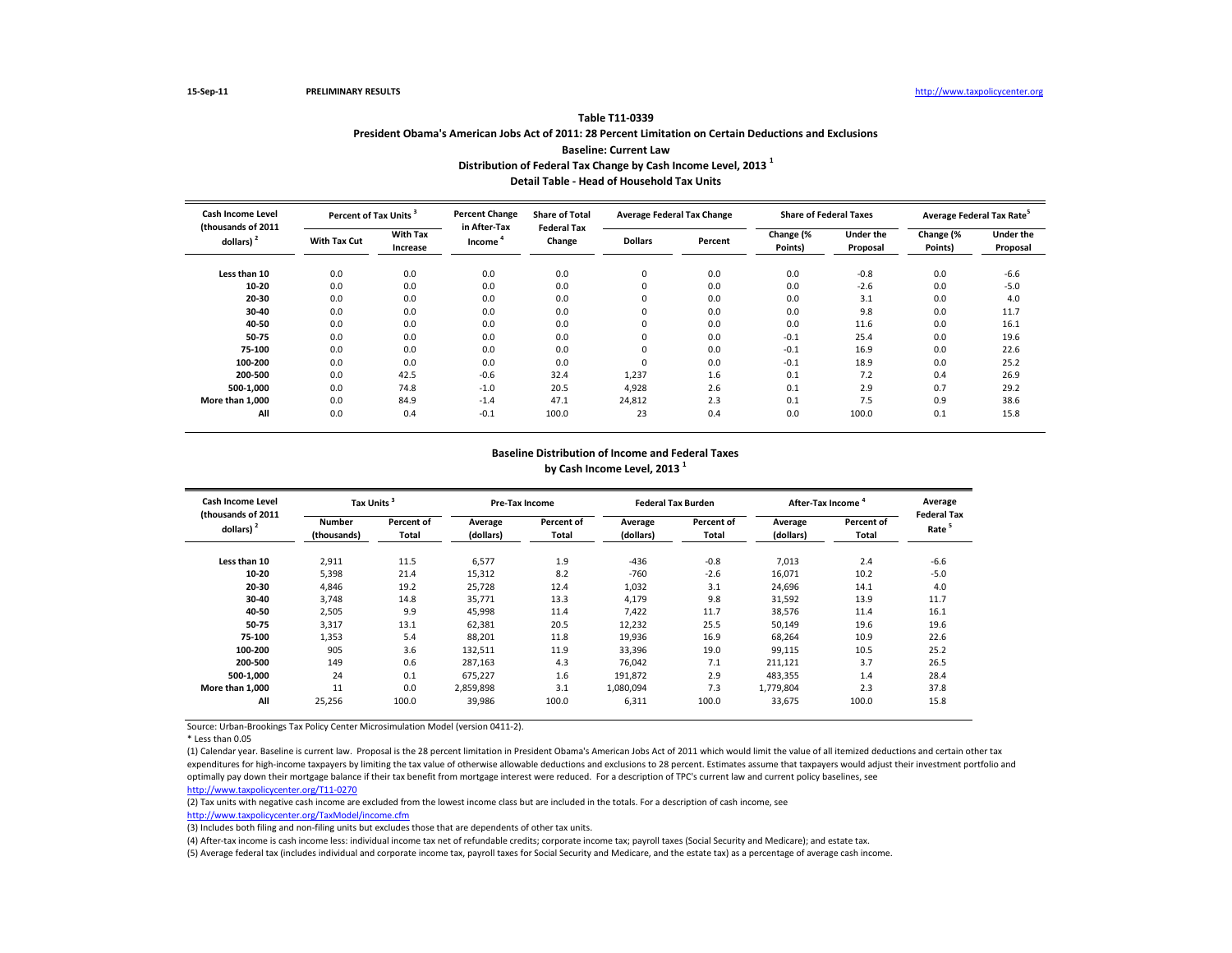## **Table T11-0339 President Obama's American Jobs Act of 2011: 28 Percent Limitation on Certain Deductions and Exclusions Baseline: Current Law Distribution of Federal Tax Change by Cash Income Level, 2013 <sup>1</sup> Detail Table - Tax Units with Children**

| <b>Cash Income Level</b><br>(thousands of 2011<br>dollars) $2$ | Percent of Tax Units <sup>3</sup> |                             | <b>Percent Change</b>               | <b>Share of Total</b>        | <b>Average Federal Tax Change</b> |         | <b>Share of Federal Taxes</b> |                              | Average Federal Tax Rate <sup>5</sup> |                              |
|----------------------------------------------------------------|-----------------------------------|-----------------------------|-------------------------------------|------------------------------|-----------------------------------|---------|-------------------------------|------------------------------|---------------------------------------|------------------------------|
|                                                                | <b>With Tax Cut</b>               | <b>With Tax</b><br>Increase | in After-Tax<br>Income <sup>*</sup> | <b>Federal Tax</b><br>Change | <b>Dollars</b>                    | Percent | Change (%<br>Points)          | <b>Under the</b><br>Proposal | Change (%<br>Points)                  | <b>Under the</b><br>Proposal |
| Less than 10                                                   | 0.0                               | 0.0                         | 0.0                                 | 0.0                          | $\Omega$                          | 0.0     | 0.0                           | $-0.2$                       | 0.0                                   | $-10.9$                      |
| 10-20                                                          | 0.0                               | 0.0                         | 0.0                                 | 0.0                          | 0                                 | 0.0     | 0.0                           | $-0.7$                       | 0.0                                   | $-9.2$                       |
| 20-30                                                          | 0.0                               | 0.0                         | 0.0                                 | 0.0                          | 0                                 | 0.0     | 0.0                           | 0.3                          | 0.0                                   | 2.1                          |
| 30-40                                                          | 0.0                               | 0.0                         | 0.0                                 | 0.0                          | $\Omega$                          | 0.0     | 0.0                           | 1.7                          | 0.0                                   | 10.8                         |
| 40-50                                                          | 0.0                               | 0.0                         | 0.0                                 | 0.0                          | $\Omega$                          | 0.0     | 0.0                           | 2.5                          | 0.0                                   | 15.1                         |
| 50-75                                                          | 0.0                               | 0.0                         | 0.0                                 | 0.0                          | $\Omega$                          | 0.0     | $-0.1$                        | 7.8                          | 0.0                                   | 18.5                         |
| 75-100                                                         | 0.0                               | 0.0                         | 0.0                                 | 0.0                          | $\Omega$                          | 0.0     | $-0.1$                        | 10.0                         | 0.0                                   | 21.3                         |
| 100-200                                                        | 0.0                               | 0.1                         | 0.0                                 | 0.1                          |                                   | 0.0     | $-0.4$                        | 28.8                         | 0.0                                   | 24.8                         |
| 200-500                                                        | 0.0                               | 37.3                        | $-0.8$                              | 33.3                         | 1,726                             | 2.2     | 0.2                           | 20.2                         | 0.6                                   | 28.2                         |
| 500-1.000                                                      | 0.0                               | 89.3                        | $-1.6$                              | 24.0                         | 7.610                             | 3.6     | 0.2                           | 8.8                          | 1.1                                   | 31.5                         |
| More than 1,000                                                | 0.0                               | 93.4                        | $-1.6$                              | 42.7                         | 29,517                            | 2.7     | 0.3                           | 20.9                         | 1.0                                   | 38.4                         |
| All                                                            | 0.0                               | 3.3                         | $-0.4$                              | 100.0                        | 289                               | 1.3     | 0.0                           | 100.0                        | 0.3                                   | 24.3                         |

#### **Baseline Distribution of Income and Federal Taxes by Cash Income Level, 2013 <sup>1</sup>**

| Cash Income Level<br>(thousands of 2011<br>dollars) $2$ | Tax Units <sup>3</sup>       |                     | <b>Pre-Tax Income</b> |                            |                      | <b>Federal Tax Burden</b> | After-Tax Income <sup>4</sup> | Average<br><b>Federal Tax</b> |                   |
|---------------------------------------------------------|------------------------------|---------------------|-----------------------|----------------------------|----------------------|---------------------------|-------------------------------|-------------------------------|-------------------|
|                                                         | <b>Number</b><br>(thousands) | Percent of<br>Total | Average<br>(dollars)  | Percent of<br><b>Total</b> | Average<br>(dollars) | Percent of<br>Total       | Average<br>(dollars)          | Percent of<br>Total           | Rate <sup>5</sup> |
| Less than 10                                            | 3,361                        | 6.8                 | 5,988                 | 0.4                        | $-653$               | $-0.2$                    | 6,640                         | 0.6                           | $-10.9$           |
| 10-20                                                   | 5,658                        | 11.5                | 15,525                | 1.9                        | $-1,427$             | $-0.7$                    | 16,953                        | 2.7                           | $-9.2$            |
| 20-30                                                   | 5,534                        | 11.2                | 25,702                | 3.1                        | 543                  | 0.3                       | 25,160                        | 4.0                           | 2.1               |
| 30-40                                                   | 4.844                        | 9.8                 | 35,836                | 3.8                        | 3,855                | 1.7                       | 31,981                        | 4.4                           | 10.8              |
| 40-50                                                   | 3,945                        | 8.0                 | 46,072                | 4.0                        | 6,969                | 2.5                       | 39,103                        | 4.4                           | 15.1              |
| 50-75                                                   | 7,372                        | 14.9                | 63,539                | 10.2                       | 11,781               | 7.9                       | 51,758                        | 10.9                          | 18.5              |
| 75-100                                                  | 5,840                        | 11.8                | 89,617                | 11.4                       | 19,060               | 10.1                      | 70,557                        | 11.8                          | 21.3              |
| 100-200                                                 | 9,226                        | 18.7                | 140,522               | 28.2                       | 34,805               | 29.1                      | 105,717                       | 27.9                          | 24.8              |
| 200-500                                                 | 2,749                        | 5.6                 | 290,144               | 17.4                       | 80,122               | 20.0                      | 210,021                       | 16.5                          | 27.6              |
| 500-1.000                                               | 450                          | 0.9                 | 695,662               | 6.8                        | 211,294              | 8.6                       | 484,368                       | 6.2                           | 30.4              |
| More than 1.000                                         | 206                          | 0.4                 | 2,943,211             | 13.2                       | 1,101,072            | 20.6                      | 1,842,139                     | 10.9                          | 37.4              |
| All                                                     | 49,418                       | 100.0               | 93,026                | 100.0                      | 22,303               | 100.0                     | 70,723                        | 100.0                         | 24.0              |

Source: Urban-Brookings Tax Policy Center Microsimulation Model (version 0411-2).

\* Less than 0.05

Note: Tax units with children are those claiming an exemption for children at home or away from home.

(1) Calendar year. Baseline is current law. Proposal is the 28 percent limitation in President Obama's American Jobs Act of 2011 which would limit the value of all itemized deductions and certain other tax expenditures for high-income taxpayers by limiting the tax value of otherwise allowable deductions and exclusions to 28 percent. Estimates assume that taxpayers would adjust their investment portfolio and optimally pay down their mortgage balance if their tax benefit from mortgage interest were reduced. For a description of TPC's current law and current policy baselines, see [http://www.taxpolicycente](http://www.taxpolicycenter.org/T11-0270)r.org/T11-0270

(2) Tax units with negative cash income are excluded from the lowest income class but are included in the totals. For a description of cash income, see

[http://www.taxpolicycente](http://www.taxpolicycenter.org/TaxModel/income.cfm)r.org/TaxModel/income.cfm

(3) Includes both filing and non-filing units but excludes those that are dependents of other tax units.

(4) After-tax income is cash income less: individual income tax net of refundable credits; corporate income tax; payroll taxes (Social Security and Medicare); and estate tax.